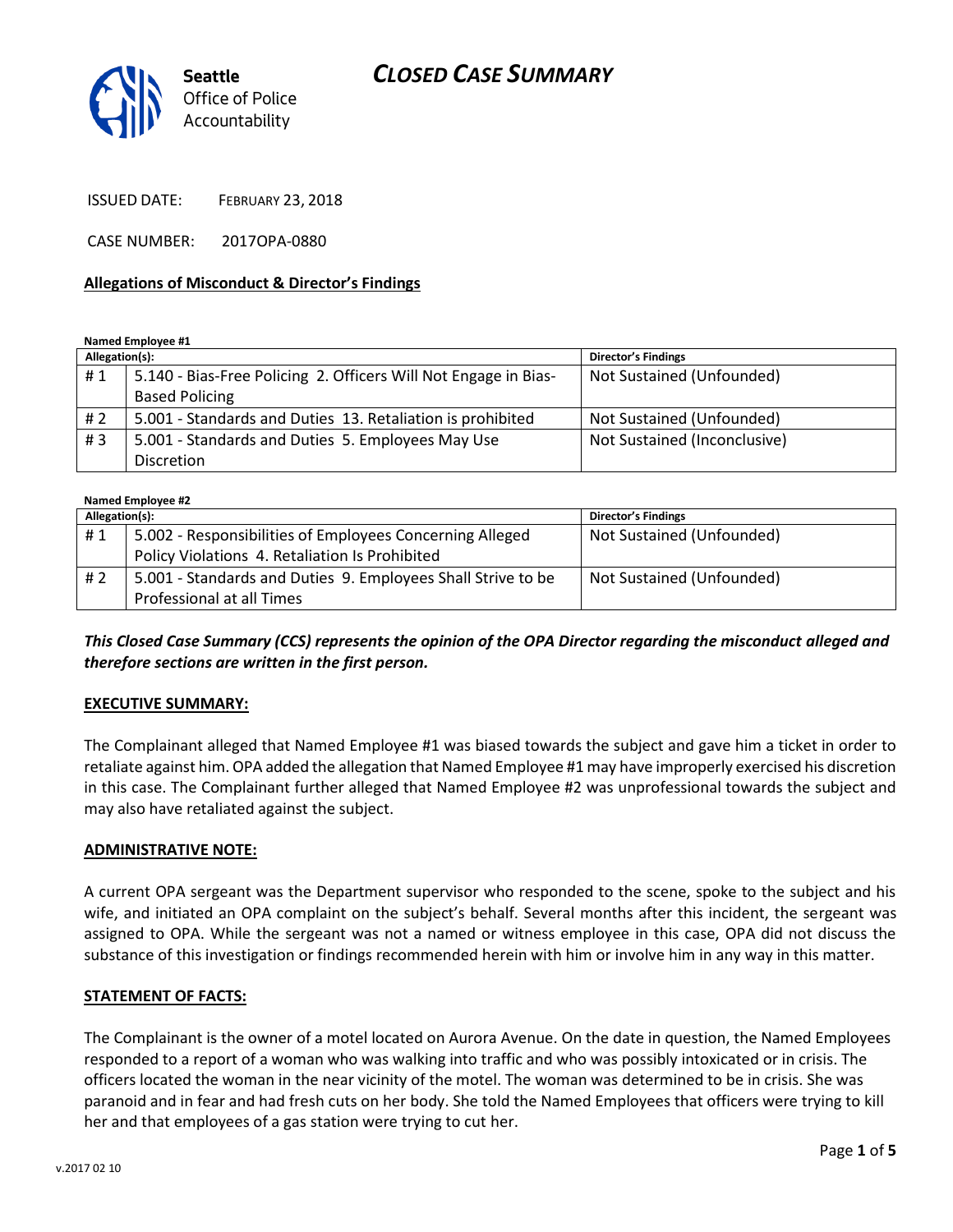



OPA CASE NUMBER: 2017OPA-0880

At this time, the subject came outside of the motel. He stood and watched the officers' interaction with the woman while smoking. At this point, the subject was separated from the Named Employees and the woman in crisis by a metal divider. Named Employee #1 (NE#1) approached the subject and informed him that he was not permitted to smoke within 25 feet of a business pursuant to State law. NE#1 and the subject engaged in a short back and forth conversation before NE#1 asked him for his identification and issued him a citation for smoking. The subject returned to the motel and NE#1 went inside to explain the violation. The subject and his wife complained about the citation. During this conversation, the subject asked NE#1 for his name and badge number and NE#1 again asked for the subject's identification. NE#1 then walked outside to assist Named Employee #2 (NE#2) with the woman in crisis.

The subject later exited the motel and stood by the metal divider near the entrance way. He then walked outside of the entrance area near where the officers were dealing with the woman who was in crisis. At that point, he had the citation in his hand and was discussing it with the officers. NE#2 informed the subject that if he did not return to the motel and allow them to perform their law enforcement duties he would place the subject under arrest for obstruction. After a period of time, the subject walked away.

A sergeant arrived on the scene, apparently in response to the subject's allegation that the Named Employees had engaged in biased policing. The sergeant spoke with the subject and his wife and, based on that conversation and at the subject's behest, filed an OPA complaint. The Complainant, who was not present during the incident, also filed an OPA complaint on the subject's behalf. This investigation ensued.

### **ANALYSIS AND CONCLUSIONS:**

## **Named Employee #1 - Allegation #1** *5.140 - Bias-Free Policing 2. Officers Will Not Engage in Bias-Based Policing*

Both the Complainant and the subject alleged that NE#1 had engaged in biased policing. The subject alleged that NE#1 was biased because he gave him a ticket for smoking but did not similarly ticket other white people that were also smoking. The Complainant contended that NE#1 acted with bias based on a language barrier between NE#1 and the subject and NE#1's lack of patience with the subject due to this fact.

NE#1 denied engaging in biased policing. He stated that, in his opinion, there was no language barrier between him and the subject. From my review of the ICV, I tend to agree. It appears to me that the subject and NE#1 were able to adequately communicate concerning the ticket and the prohibition on smoking within 25 feet of the business. Moreover, from my review of the ICV, I cannot tell whether or not other individuals, specifically white people, were smoking within 25 feet of the business and did not receive tickets. While the Complainant asserts that there were, he was not at the scene at the time. NE#1 asserted that there was only one other person smoking near the business, but NE#1 stated that he was a sufficient distance away from the business in the vicinity of an ashtray and was not in violation. This appears to be supported by NE#1's statements that were captured on the ICV. NE#1 did not describe the race of this individual.

SPD policy prohibits biased policing, which it defines as "the different treatment of any person by officers motivated by any characteristic of protected classes under state, federal, and local laws as well other discernible personal characteristics of an individual." (SPD Policy 5.140.) This includes different treatment based on the race of the subject. (*See id*.) The policy provides guidance as to when an allegation of biased policing occurs, explaining that: "an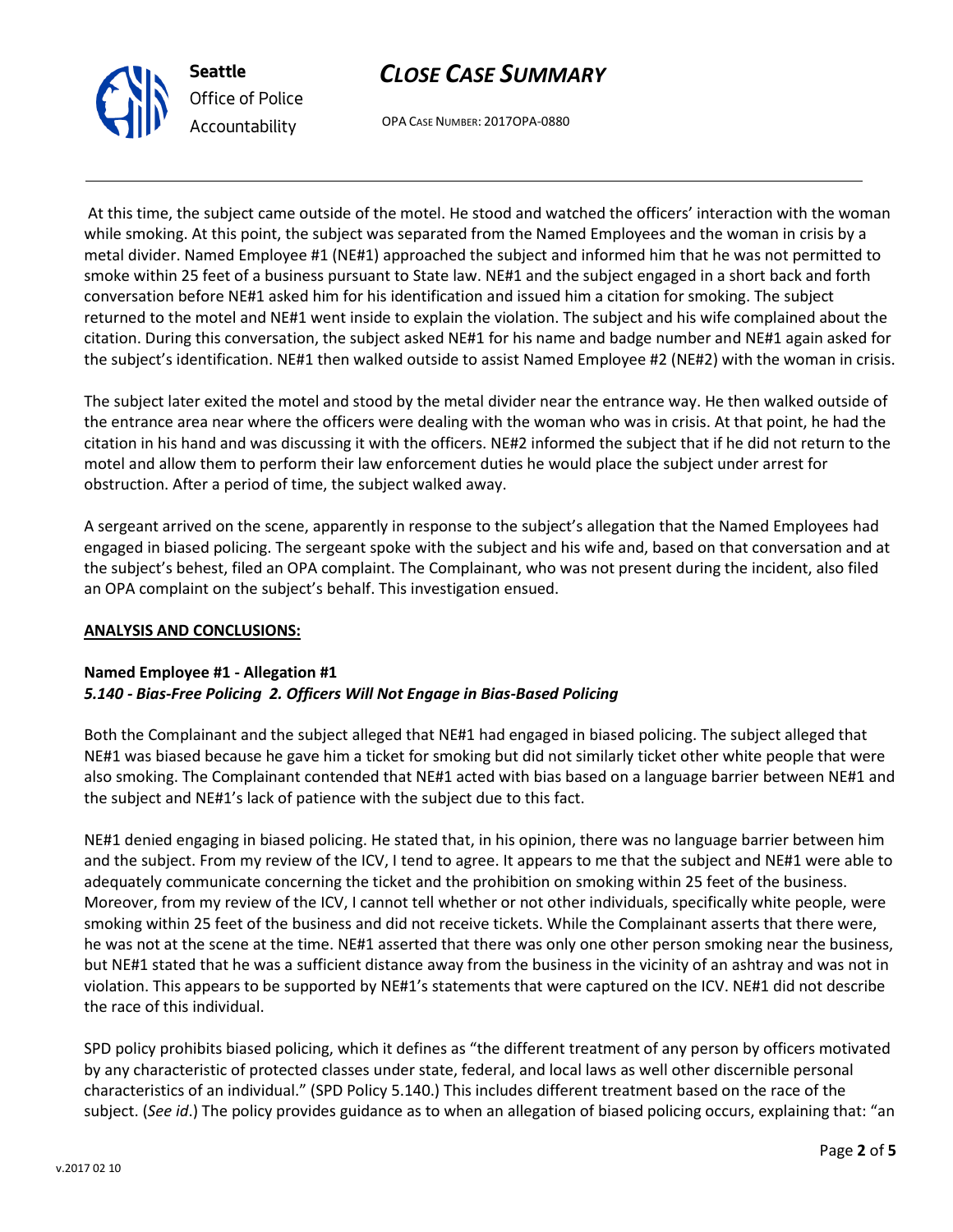

**Seattle** *Office of Police Accountability*

# *CLOSE CASE SUMMARY*

OPA CASE NUMBER: 2017OPA-0880

allegation of bias-based policing occurs whenever, from the perspective of a reasonable officer, a subject complains that he or she has received different treatment from an officer because of any discernable personal characteristic…" (*Id.*)

From my review of the record, there is insufficient evidence to establish that NE#1 engaged in bias towards the subject. It appears instead that NE#1's actions were based, whether rightly or wrongly, on the circumstances facing him on that day and what he perceived as the subject's failure to comply with his orders. NE#1's decision-making in this regard is discussed more fully below; however, it does not, in my opinion, indicate biased policing. I find no support for the contention, as the subject suggests, that NE#1 treated him differently based on a language barrier. Moreover, there is insufficient evidence to establish that NE#1 disparately treated the subject because he did not ticket other similarly situated white individuals.

For these reasons, I recommend that this allegation be Not Sustained – Unfounded.

## Recommended Finding: **Not Sustained (Unfounded)**

## **Named Employee #1 - Allegation #2** *5.001 - Standards and Duties 13. Retaliation is prohibited*

The Complainant alleged on the subject's behalf that NE#1 issued the subject a ticket after the subject asked for NE#1's badge number. Accordingly, the Complainant alleged that the ticket was issued based on NE#1 retaliating against the subject. NE#1 denied retaliating against the subject and stated that he had a lawful basis to issue the ticket.

SPD policy precludes its employees from engaging in retaliation. (SPD Policy 5.001-POL-13.) SPD employees are specifically prohibited from retaliating against a person who engages in activities including, but not limited to, "oppos[ing] any practice that is reasonably believed to be unlawful or in violation of Department policy" or "who otherwise engages in lawful behavior." (*Id*.) Retaliatory acts are defined broadly under SPD's policy and include "discouragement, intimidation, coercion, or adverse action against any person. (*Id*.)

Here, it was undisputed that the subject was smoking in violation of the law. Based on my review of the ICV, NE#1 made the decision to cite the subject and asked for his identification. The subject then walked into the motel. NE#1 followed him inside and engaged in further discussion with the subject and the subject's wife. NE#1 explained the citation to both individuals. NE#1 can be heard stating his last name on the ICV, presumably in response to a request from the subject or the subject's wife. NE#1 then asked again for the subject's identification. NE#1, the subject and the subject's wife continued to discuss the citation. The subject and his wife appeared, at least from my review of the ICV, to be angry.

I note that the allegation of retaliation was made by the Complainant, who was not actually at the scene. Moreover, the allegation was that the ticket was issued based on the subject's request for NE#1's name and badge number. As discussed above, this is clearly inconsistent with the ICV. Accordingly, and based on the nature of the specific allegation made by the Complainant, I recommend that this allegation be Not Sustained – Unfounded.

Recommended Finding: **Not Sustained (Unfounded)**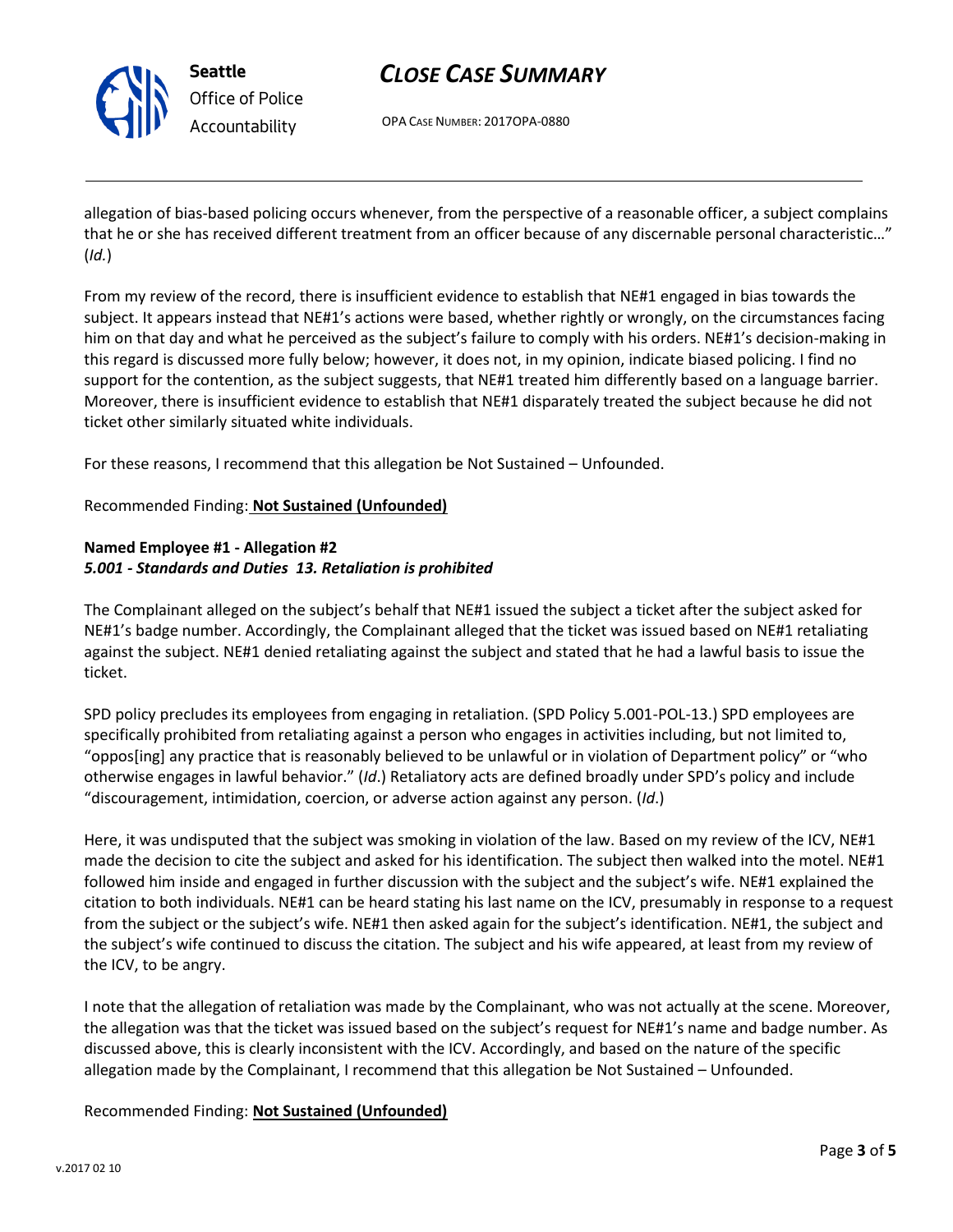

# *CLOSE CASE SUMMARY*

OPA CASE NUMBER: 2017OPA-0880

## **Named Employee #1 - Allegation #3** *5.001 - Standards and Duties 5. Employees May Use Discretion*

During its intake, OPA alleged that NE#1 may have improperly exercised his discretion when he issued the subject a citation.

As indicated in SPD Policy 5.001-POL-5, "[e]mployees are authorized and expected to use discretion in a reasonable manner consistent with the mission of the department and duties of their office and assignment." This policy further states that "[t]he scope of discretion is proportional to the severity of the crime or public safety issue being addressed." (SPD Policy 5.001-POL-5.)

Based on a review of the ICV, the subject was smoking within 25 feet of the business in violation of State law. That does not mean, however, that NE#1 was required to cite him. Instead, NE#1 could have politely asked the subject to stop smoking or ignored the smoking all together. The issuance of the ticket made an already stressful situation more stressful and more volatile. Based on my review of the record, there is clearly some history between NE#1 and the subject that caused NE#1 to act the way he did and as quickly as he did. This was further reflected during NE#1's OPA interview.

That being said, and without necessarily agreeing with his decision-making, I understand the logic behind NE#1's concern that the woman in crisis could become violent and that having the subject in the near vicinity could have possibly made the scene more unsafe. Concurrently, I think there was a better way to handle this situation. However, that I may disagree with NE#1's decision or believe it to have been ill-considered does not, in and of itself, mean that he violated policy. I was not at the scene and did not experience what NE#1 experienced. Moreover, it is undisputable that he had a lawful basis to issue the citation. Ultimately, based on my review of the record, I cannot make a conclusive determination as to whether NE#1 improperly exercised his discretion in this case. As such, I recommend that this allegation be Not Sustained – Inconclusive.

# Recommended Finding: **Not Sustained (Inconclusive)**

# **Named Employee #2 - Allegation #1** *5.002 - Responsibilities of Employees Concerning Alleged Policy Violations 4. Retaliation Is Prohibited*

The subject alleged that NE#2 retaliated against him when he threatened to arrest him because the subject was going to file a "grievance over the ticket."

From my review of the record, there is insufficient evidence to establish that NE#2 knew that the subject was going to file a grievance over the ticket, let alone that he retaliated against him on that basis. While NE#2 did threaten to arrest the subject for obstruction, this was based on the subject's refusal to reenter the motel when he was told to do so by the officers. The officers ordered him to do so because believed that he was interjecting himself into their investigation to debate the ticket and they reported that they were concerned that this made the scene more unsafe given that the woman they were dealing with was in crisis and the officers had been cautioned that she was a possible threat to physical safety.